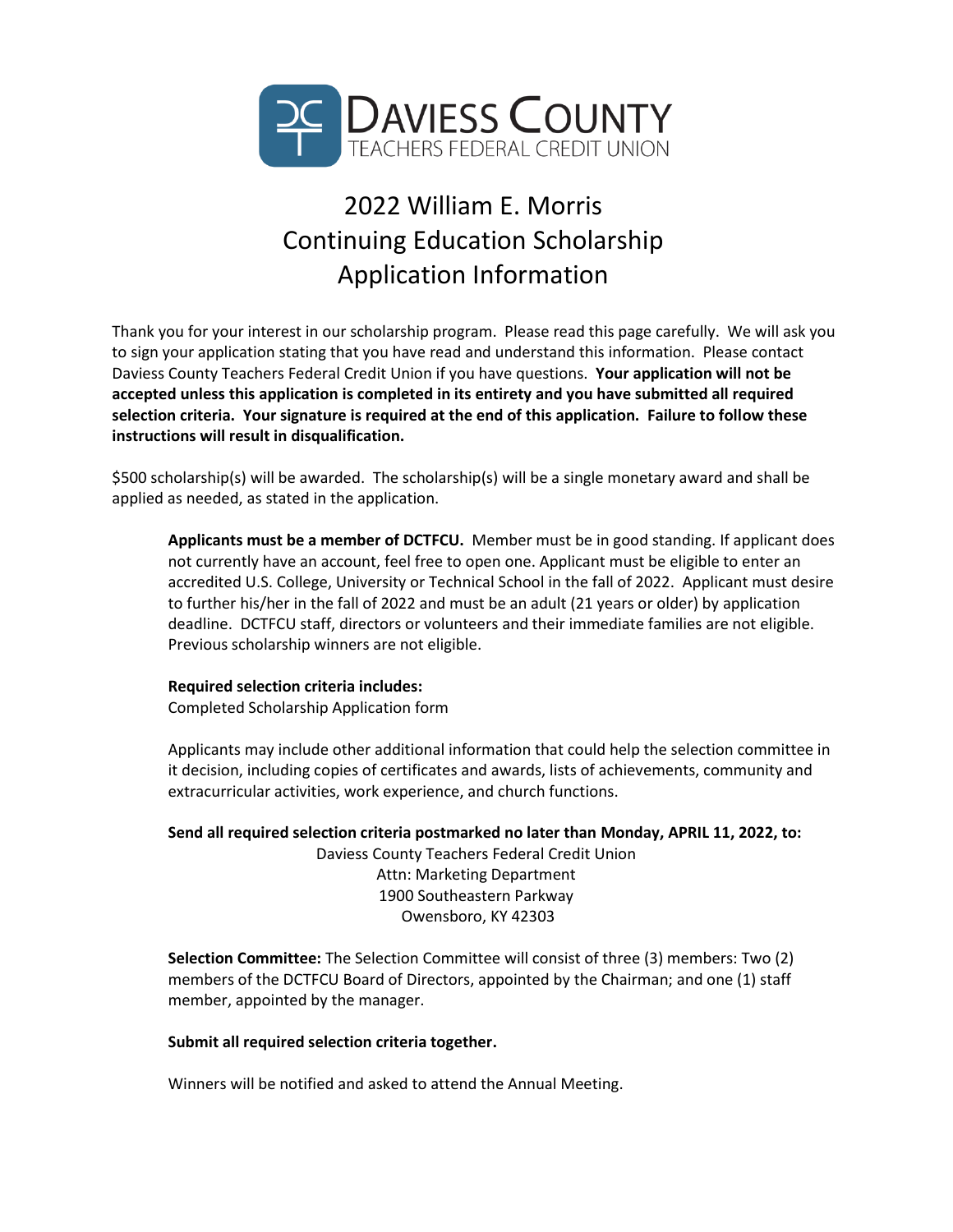

## 2022 William E. Morris Continuing Education Scholarship **Application Information**

Mail your application to: Daviess County Teachers FCU, Marketing Dept., 1900 Southeastern Pkwy, Owensboro, KY 42303 All applications must be postmarked on or before Monday, April 11, 2022.